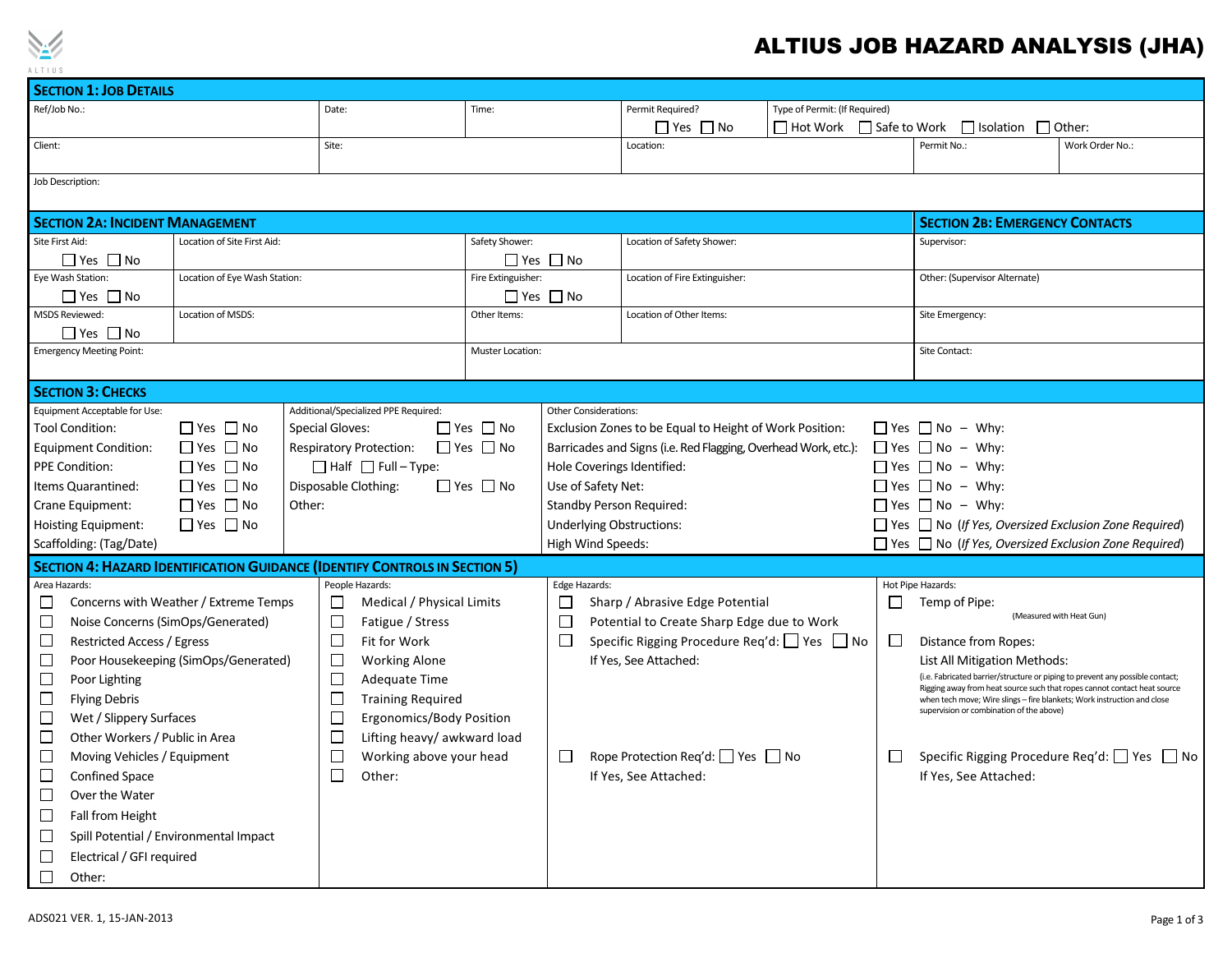

## ALTIUS JOB HAZARD ANALYSIS (JHA)